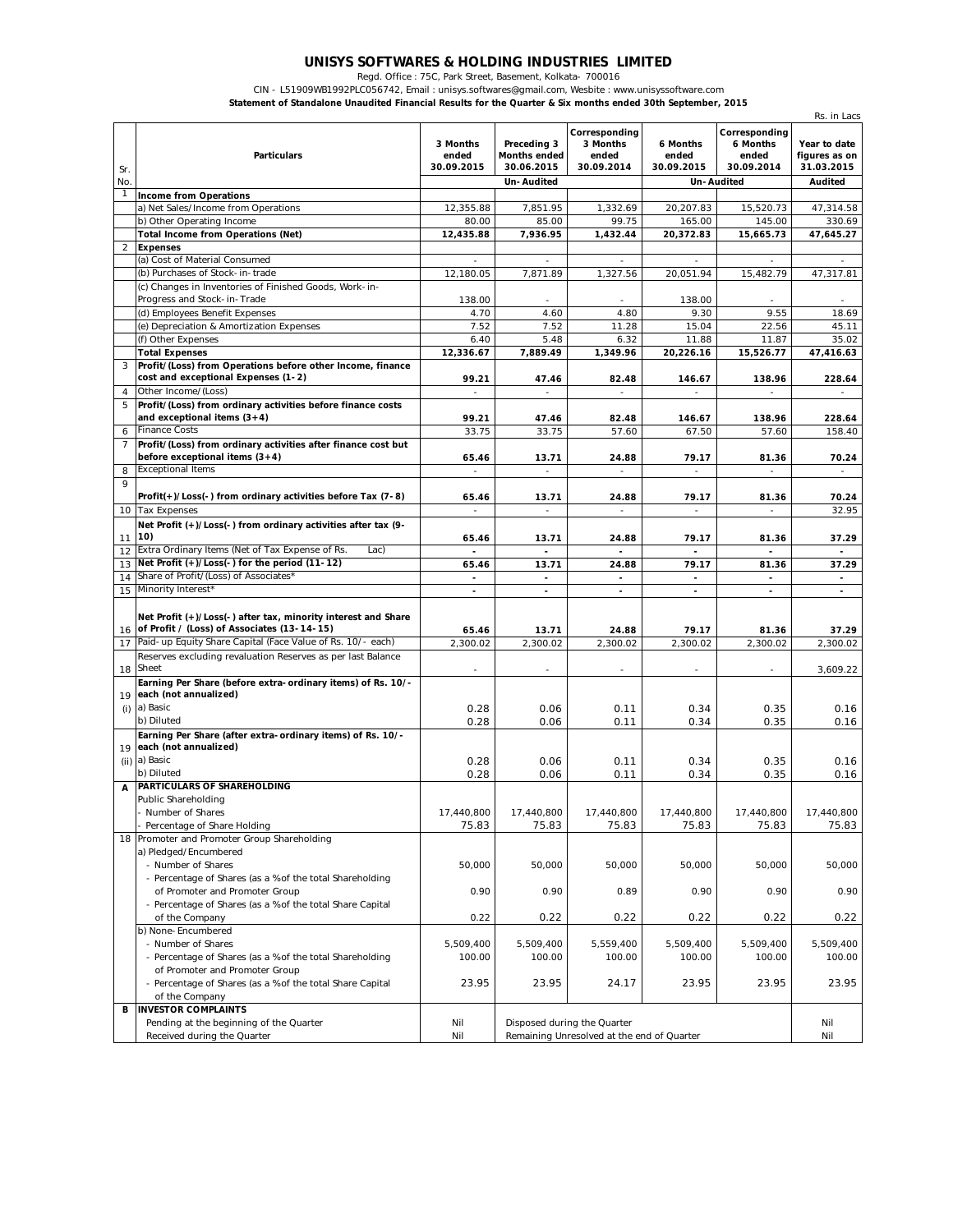## **UNISYS SOFTWARES & HOLDING INDUSTRIES LIMITED**

**Un-Audited Segment Results for the Quarter & 6 months ended 30th September, 2015**

|                |                                             |                                 |                                           |                                                  |                                 |                                                                | Rs. in Lacs                                 |
|----------------|---------------------------------------------|---------------------------------|-------------------------------------------|--------------------------------------------------|---------------------------------|----------------------------------------------------------------|---------------------------------------------|
| Sr.<br>No.     | <b>Particulars</b>                          | 3 Months<br>ended<br>30.09.2015 | Preceding 3<br>Months ended<br>30.06.2015 | Preceding 3<br><b>Months ended</b><br>30.09.2014 | 6 Months<br>ended<br>30.09.2015 | Corresponding Corresponding<br>6 Months<br>ended<br>30.09.2014 | Year to date<br>figures as on<br>31.03.2015 |
|                |                                             | Un-Audited                      |                                           |                                                  | Un-Audited                      |                                                                | Audited                                     |
|                | <b>Segment Revenue</b>                      |                                 |                                           |                                                  |                                 |                                                                |                                             |
| a)             | Sale of Software & Hardware / Mobile        | 12,355.88                       | 7,851.95                                  | 1,332.69                                         | 20,207.83                       | 15,520.73                                                      | 47,314.58                                   |
| b)             | <b>Investment Activities</b>                | 80.00                           | 85.00                                     | 99.75                                            | 165.00                          | 145.00                                                         | 313.38                                      |
| C)             | Other Income                                |                                 |                                           |                                                  |                                 |                                                                |                                             |
|                | <b>Total Income from Operations</b>         | 12,435.88                       | 7,936.95                                  | 1,432.44                                         | 20,372.83                       | 15,665.73                                                      | 47,627.96                                   |
| $\overline{2}$ | Segment Profit/(Loss) before Interest & Tax |                                 |                                           |                                                  |                                 |                                                                |                                             |
| a)             | Sale of Software & Hardware / Mobile        | 7.00                            | 3.00                                      | 0.03                                             | 10.00                           | 25.83                                                          | 14.09                                       |
| b)             | <b>Investment Activities</b>                | 58.46                           | 10.71                                     | 24.85                                            | 69.17                           | 55.53                                                          | 56.15                                       |
| C)             | <b>Other Unallocable Activities</b>         |                                 |                                           |                                                  |                                 |                                                                | ۰.                                          |
|                | <b>Profit before Tax</b>                    | 65.46                           | 13.71                                     | 24.88                                            | 79.17                           | 81.36                                                          | 70.24                                       |
| 3              | <b>Capital Employed</b>                     |                                 |                                           |                                                  |                                 |                                                                |                                             |
| a)             | Software & Hardware / Mobile                | 7,104.00                        | 5,281.00                                  | 6,388.82                                         | 7,104.00                        | 6,388.82                                                       | 5,794.74                                    |
| b)             | <b>Investment Activities</b>                | 30.209.00                       | 33,514.00                                 | 31.087.34                                        | 30.209.00                       | 31,087.34                                                      | 30,886.11                                   |
| C)             | Other Unallocable Activities                | 75.20                           | 82.72                                     | 79.79                                            | 75.20                           | 79.79                                                          | 90.24                                       |
|                | Total                                       | 37,388.20                       | 38,877.72                                 | 37.555.95                                        | 37.388.20                       | 37,555.95                                                      | 36,771.09                                   |

**Notes :**

1. Segmental Report as per AS-17, issued by Institute of Chartered Accountants of India is applicable for the Quarter.

2. Above results were reviewed by Audit Committee taken on record in Board Meeting held on 9th November, 2015.

3. The Auditors of the Company have carried out "Limited Review" of the above financial Results.

4. Figures of Previous Year/Period have been re-arranged/re-casted wherever necessary.

Place : Kolkata Date : 9th November, 2015. **For Unisys Softwares & Holding Industries Ltd.**

Sd/- **Jagdish Prasad Purohit** Managing Director